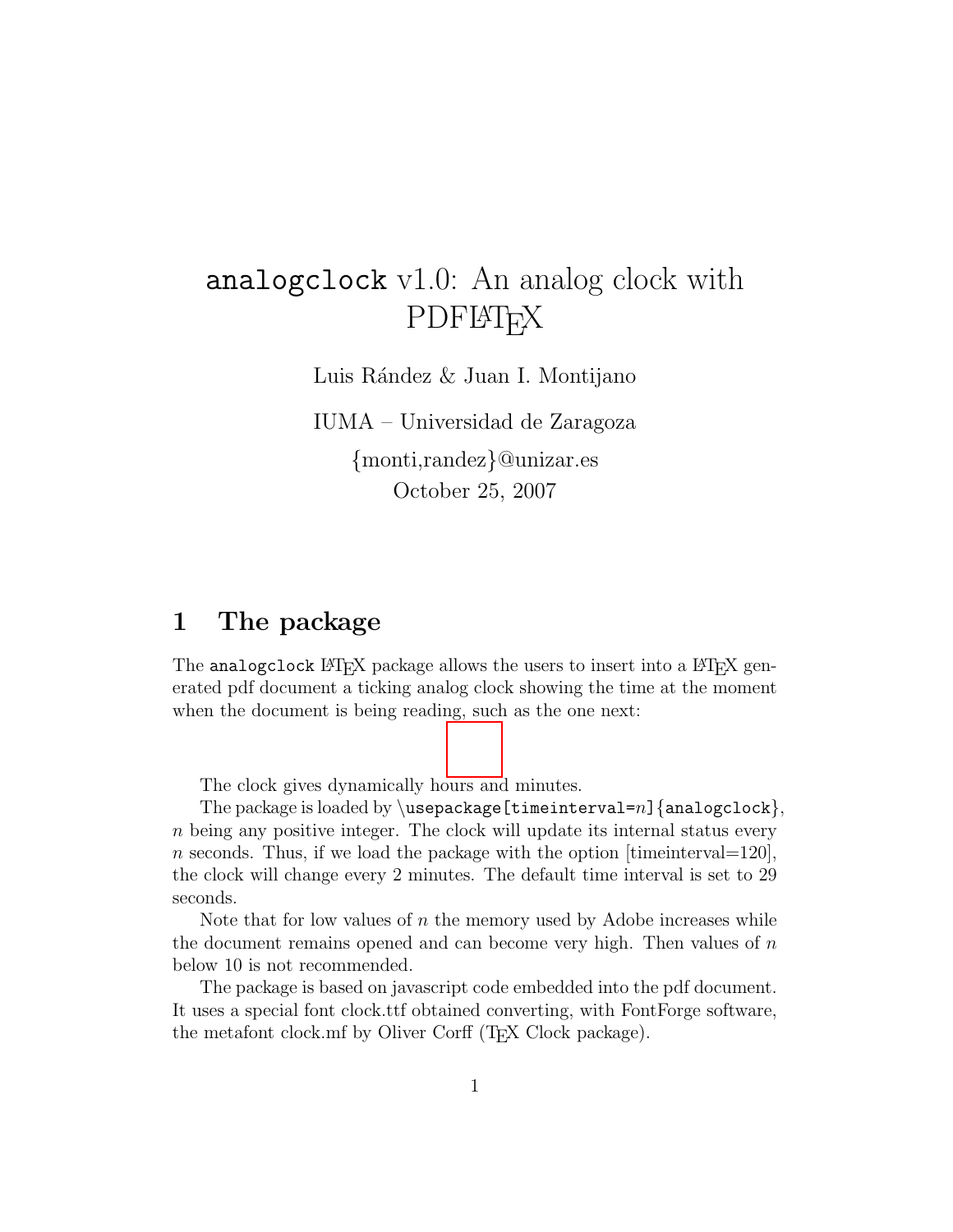#### 2 Restrictions–requirements

The package requires hyperref, xkeyval, xcolor and tikz packages.

By now, since it uses a ttf font, the package only works under windows. We have not been able to make it work on Linux. Any help will be welcomed.

Once the pdf document is generated, in order to view the clock in another computer, the clock.ttf must be installed on it. Otherwise the clock will appear incomplete. We have not been able to embed the font in the pdf document so that it can be used by javascript code. Any help will be welcomed.

The package works with PDFLATEX. The document generated through LATEX→DviPs→Ps2pdf or LATEX→Dvipdfm does not display the hands of the clock.

# 3 Installation

Copy the package file analogclock.sty to a directory where LAT<sub>EX</sub> can find it. Install clock.ttf font (by copying this file to the windows/fonts directory)

## 4 Getting the package

The package can be downloaded at http://pcmap.unizar.es/numerico/software

### 5 Macros

The clock must be initialized with \initclock, usually at the beginning of the document, after  $\begin{cases} \text{document} \end{cases}$ .

The main macro \analogclock displays an analog clock colored with the current text color. The size also depends on the current font size. Thus, you can change the size and color for example with

\centerline{\textcolor{blue}{\Huge \analogclock}} you get